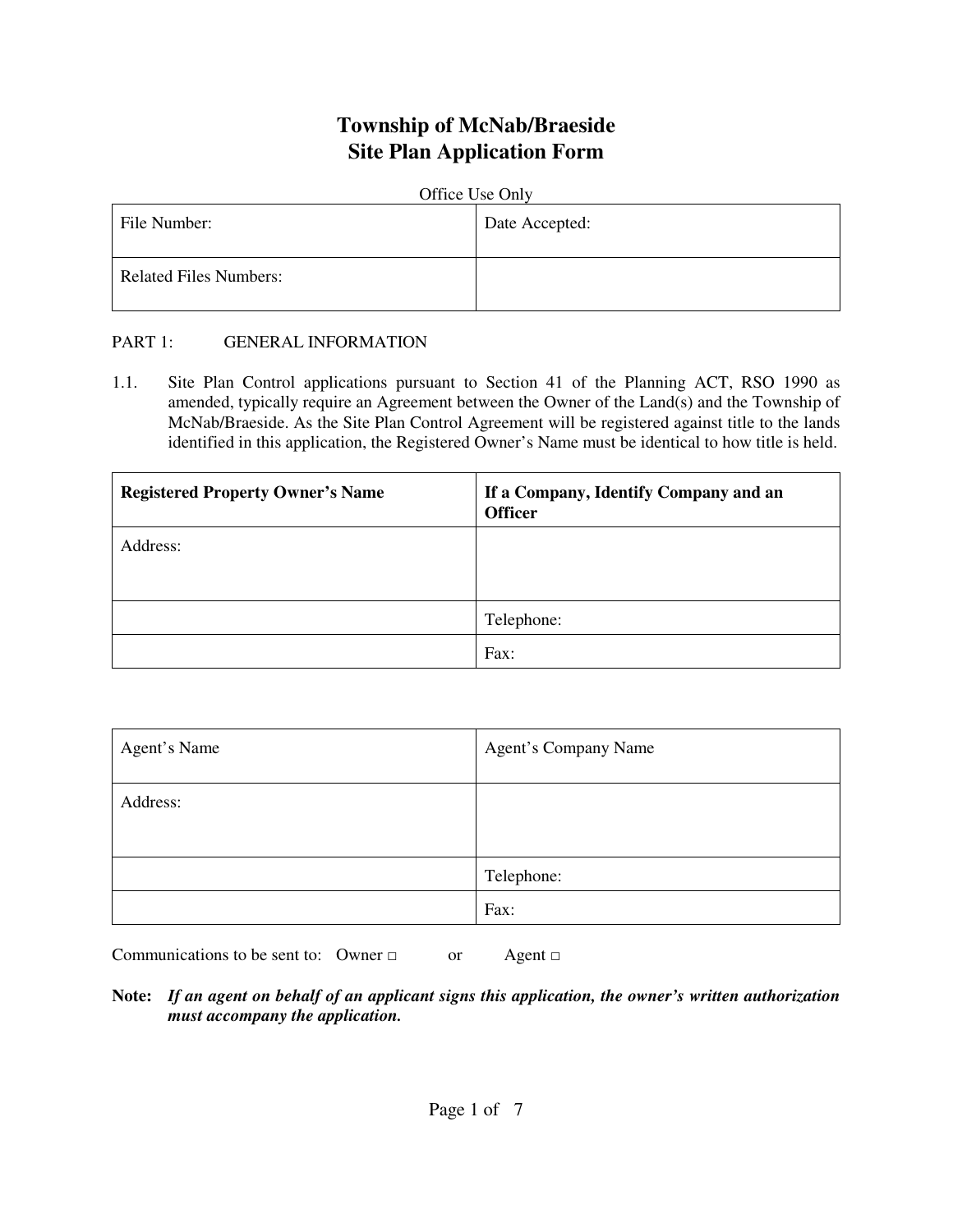| 1.2<br>Consultant:  |                           |                             |
|---------------------|---------------------------|-----------------------------|
|                     |                           |                             |
| Address:            |                           | $City:$ Province:           |
|                     |                           |                             |
| <b>Engineering:</b> |                           |                             |
|                     |                           |                             |
| Address:            |                           | $City:$ Province: Province: |
|                     |                           |                             |
| Architect:          |                           |                             |
|                     |                           |                             |
| Address:            |                           |                             |
|                     |                           |                             |
| <b>Planning:</b>    |                           |                             |
|                     |                           |                             |
| Address:            | <b>Example 2018</b> City: | Province:                   |
|                     |                           |                             |
| Solicitor:          |                           |                             |
|                     |                           |                             |
| Address:            |                           |                             |
| Postal Code:        |                           |                             |

Page 2 of 7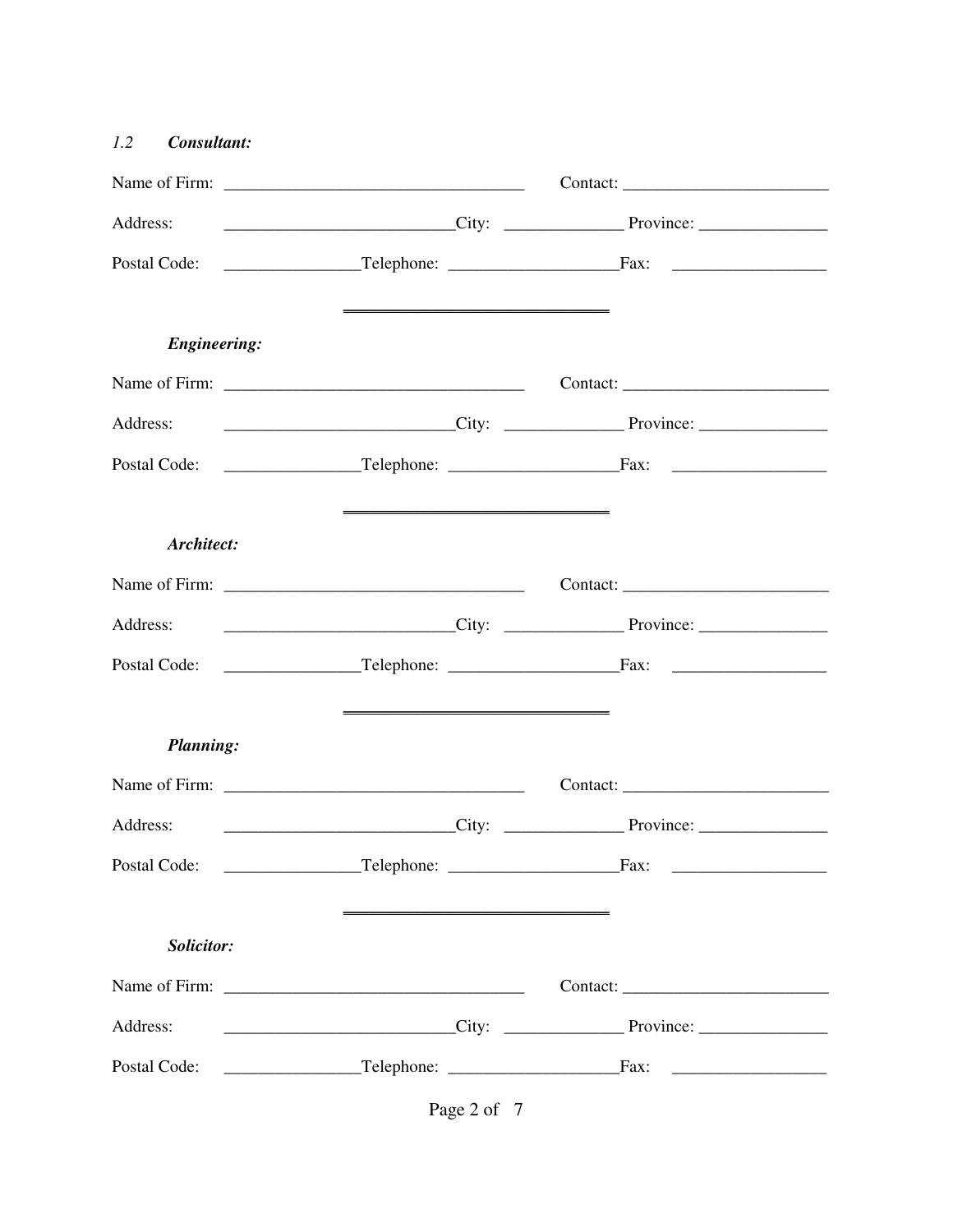## PART 2: PROPERTY INFORMATION

| 2.1 |                                                                                                                                                                |                        |
|-----|----------------------------------------------------------------------------------------------------------------------------------------------------------------|------------------------|
|     | Nearest Cross Street(s) _______________; Lot Number _________, Concession _______                                                                              |                        |
|     | Registered Plan Number ____________, Lot ____; Reference Plan Number _____, Part ____                                                                          |                        |
| 2.2 | <b>Land Description</b>                                                                                                                                        |                        |
|     | Frontage<br>Depth<br>Area<br><u>_______________________</u> metres<br><u>__________________</u> metres                                                         |                        |
| 2.3 | Please identify the names and address of the holder of any mortgages, charges or other<br>encumbrances<br>the<br>on                                            | subject<br>$land(s)$ . |
| 2.4 | Are there any easements, right-of-way or restrictive covenants affecting the subject land(s).<br>$Yes \Box$<br>No <sub>1</sub>                                 |                        |
|     | If yes, describe the purpose/effect and identify the name and address of the persons who benefit<br>from the easements, right-of-way or restrictive covenants. |                        |
| 2.5 | Has there been any previous Site Plan Control Agreements Registered against these lands?<br>Yes ⊡<br>No <sub>1</sub>                                           |                        |
|     | Please identity year, file number and particulars:                                                                                                             |                        |
|     |                                                                                                                                                                |                        |

*\_\_\_\_\_\_\_\_\_\_\_\_\_\_\_\_\_\_\_\_\_\_\_\_\_\_\_\_\_\_\_* 

*\_\_\_\_\_\_\_\_\_\_\_\_\_\_\_\_\_\_\_\_\_\_\_\_\_\_\_\_\_\_\_\_\_\_\_\_\_\_\_\_\_\_\_\_\_\_\_\_\_\_\_\_\_\_\_\_\_\_\_\_\_\_\_\_\_\_\_\_\_\_\_\_\_\_\_\_\_\_ \_\_\_\_\_\_\_\_\_\_\_\_\_\_\_\_\_\_\_\_\_\_\_\_\_\_\_\_\_\_\_\_\_\_\_\_\_\_\_\_\_\_\_\_\_\_\_\_\_\_\_\_\_\_\_\_\_\_\_\_\_\_\_\_\_\_\_\_\_\_\_\_\_\_\_\_\_\_*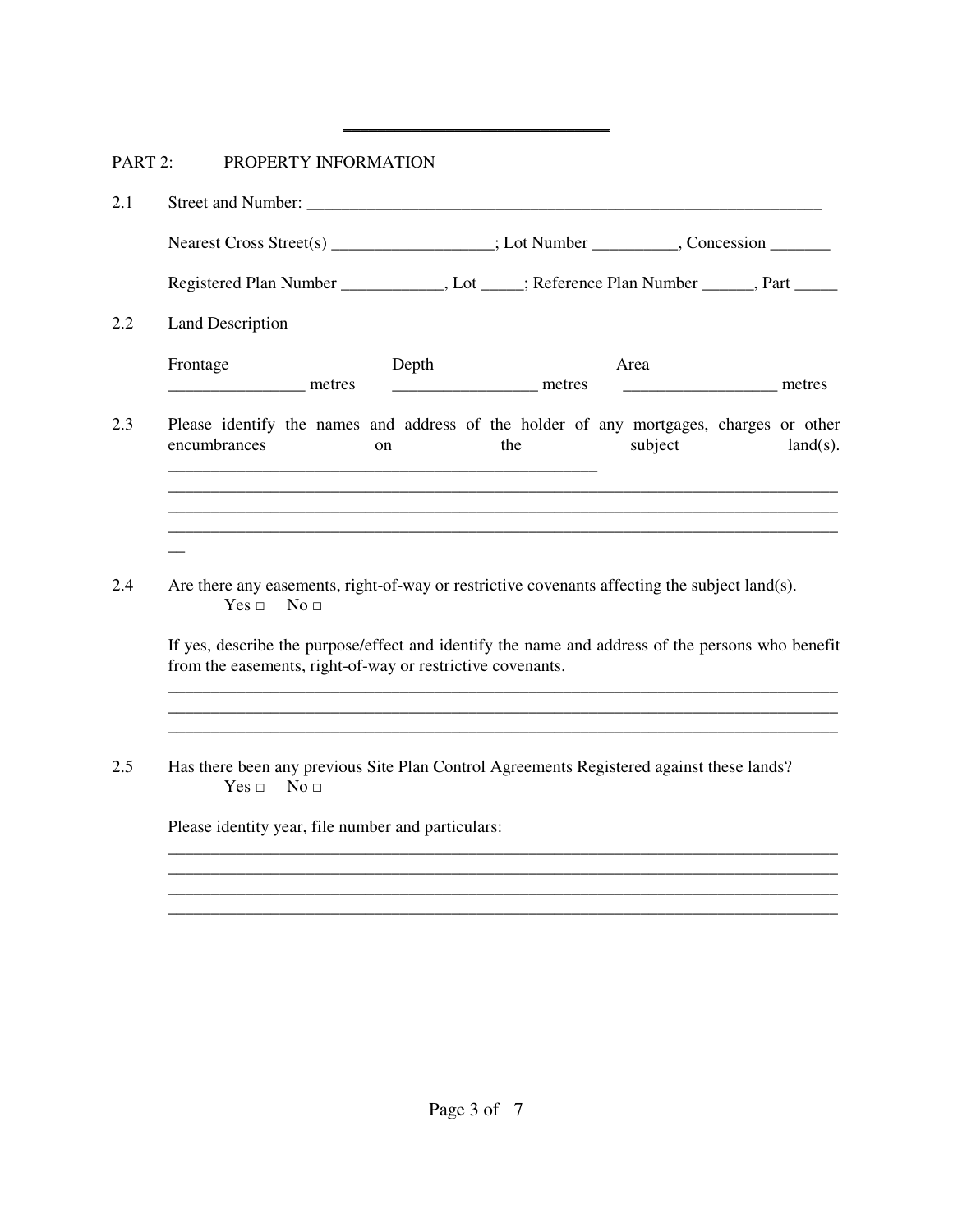## PART 3: PROPOSED DEVELOPMENT

| Nature of Proposed Development / Use:<br>o Industrial                                                                           | o Residential | o Institutional |                                                                                                |  |  |  |
|---------------------------------------------------------------------------------------------------------------------------------|---------------|-----------------|------------------------------------------------------------------------------------------------|--|--|--|
| Are the subject land(s) currently vacant?                                                                                       |               |                 |                                                                                                |  |  |  |
|                                                                                                                                 |               |                 |                                                                                                |  |  |  |
| Is the proposal an addition to an existing building?<br>$Yes \Box No \Box$<br>Describe briefly:                                 |               |                 |                                                                                                |  |  |  |
| Are any of the existing buildings designated as being architecturally and/or historically<br>significant?<br>$Yes \Box No \Box$ |               |                 |                                                                                                |  |  |  |
| 3.6<br>Site development Data:<br>2<br>hectares<br><sub>or</sub><br>$m^2$                                                        |               |                 |                                                                                                |  |  |  |
| Proposed                                                                                                                        | Existing      | Total           | Office Use<br>Req'd by ZBL                                                                     |  |  |  |
| m                                                                                                                               | m             | m               |                                                                                                |  |  |  |
| m                                                                                                                               | m             | m               |                                                                                                |  |  |  |
|                                                                                                                                 |               |                 |                                                                                                |  |  |  |
|                                                                                                                                 |               |                 |                                                                                                |  |  |  |
|                                                                                                                                 |               |                 | Does the proposed development include the demolition of an existing building or parts thereof? |  |  |  |

| Number of Handicapped Spaces                          |   |   |   |  |
|-------------------------------------------------------|---|---|---|--|
| Number of Loading Bays                                |   |   |   |  |
| Parking Area Coverage (including<br>lanes $&$ drives) | m | m | m |  |
| <b>Building Height</b>                                | m | m | m |  |
| Number of Storeys                                     |   |   |   |  |
| Number of Residential Units                           |   |   |   |  |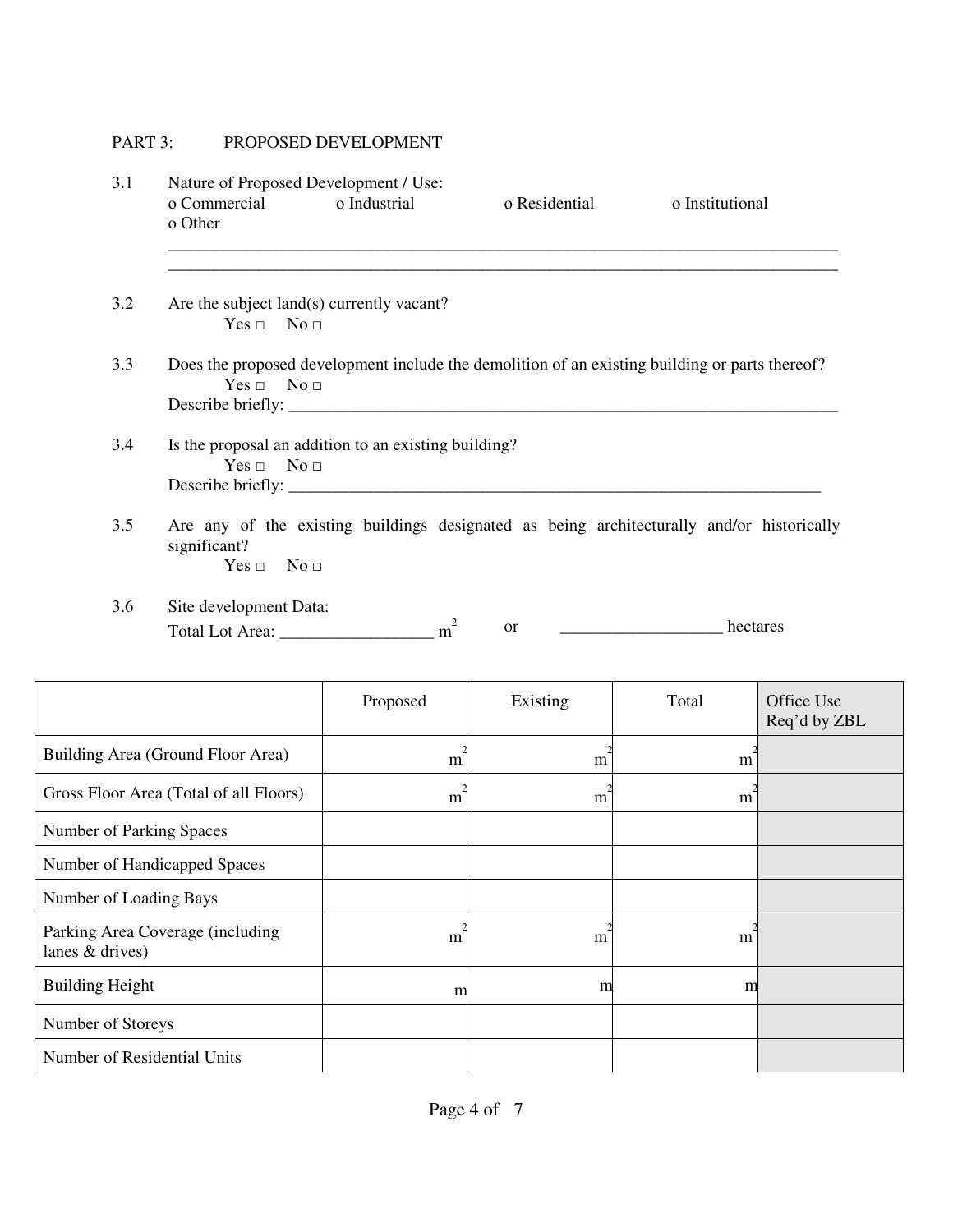| Landscaped / Open Space Area |   |   |  |
|------------------------------|---|---|--|
| Open / Outdoor Storage       | m | m |  |

3.7 Has an application been submitted for re-zoning or minor variance in order to permit this proposal?

 $Yes \Box No \Box$ 

#### PART 4: PREVIOUS USES

4.1 Has there been an industrial or commercial use on the subject land.  $Yes \Box \qquad No \Box$ 

If Yes, specify the use and the last year of that use (if known)

4.2 Has a gas station been on the subject land or land adjacent to the subject land at anytime?  $Yes \Box \qquad No \Box \qquad Unknown \Box$ 

### 4.3 Has there been petroleum or other fuel stored on the subject land or land adjacent to the subject land at anytime?

\_\_\_\_\_\_\_\_\_\_\_\_\_\_\_\_\_\_\_\_\_\_\_\_\_\_\_\_\_\_\_\_\_\_\_\_\_\_\_\_\_\_\_\_\_\_\_\_\_\_\_\_\_\_\_\_\_\_\_\_\_\_\_\_\_\_\_\_\_\_\_\_\_\_\_\_

 $Yes \Box \qquad No \Box \qquad Unknown \Box$ 

4.4 Is there reason to believe the subject land may have been contaminated by former uses or adjacent lands?

 $Yes \sqcap No \sqcap Unknown \sqcap$ 

4.5 Has the land ever been subject of an environmental order such as control, stop, preventative, clean-up or prohibition order?

 $Yes \sqcap No \sqcap Unknown \sqcap$ 

If Yes, explain

4.6 Have you ever been advised either formally or informally by the Ministry of Environment and Energy or another source that the property is or may be contaminated?

\_\_\_\_\_\_\_\_\_\_\_\_\_\_\_\_\_\_\_\_\_\_\_\_\_\_\_\_\_\_\_\_\_\_\_\_\_\_\_\_\_\_\_\_\_\_\_\_\_\_\_\_\_\_\_\_\_\_\_\_\_\_\_\_\_\_\_\_\_\_\_\_\_\_\_\_

\_\_\_\_\_\_\_\_\_\_\_\_\_\_\_\_\_\_\_\_\_\_\_\_\_\_\_\_\_\_\_\_\_\_\_\_\_\_\_\_\_\_\_\_\_\_\_\_\_\_\_\_\_\_\_\_\_\_\_\_\_\_\_\_\_\_\_\_\_\_\_\_\_\_\_\_

\_\_\_\_\_\_\_\_\_\_\_\_\_\_\_\_\_\_\_\_\_\_\_\_\_\_\_\_\_\_\_\_\_\_\_\_\_\_\_\_\_\_\_\_\_\_\_\_\_\_\_\_\_\_\_\_\_\_\_\_\_\_\_\_\_\_\_\_\_\_\_\_\_\_\_\_\_\_ \_\_\_\_\_\_\_\_\_\_\_\_\_\_\_\_\_\_\_\_\_\_\_\_\_\_\_\_\_\_\_\_\_\_\_\_\_\_\_\_\_\_\_\_\_\_\_\_\_\_\_\_\_\_\_\_\_\_\_\_\_\_\_\_\_\_\_\_\_\_\_\_\_\_\_\_\_\_ \_\_\_\_\_\_\_\_\_\_\_\_\_\_\_\_\_\_\_\_\_\_\_\_\_\_\_\_\_\_\_\_\_\_\_\_\_\_\_\_\_\_\_\_\_\_\_\_\_\_\_\_\_\_\_\_\_\_\_\_\_\_\_\_\_\_\_\_\_\_\_\_\_\_\_\_\_\_

```
Yes \Box \qquad No \Box \qquad Unknown \Box
```
If Yes, explain

4.7 If Yes to questions 4.1, 4.2, 4.3, 4.3, 4.4, 4.5, or 4.6 provided related reports to the subject  $land(s)$ .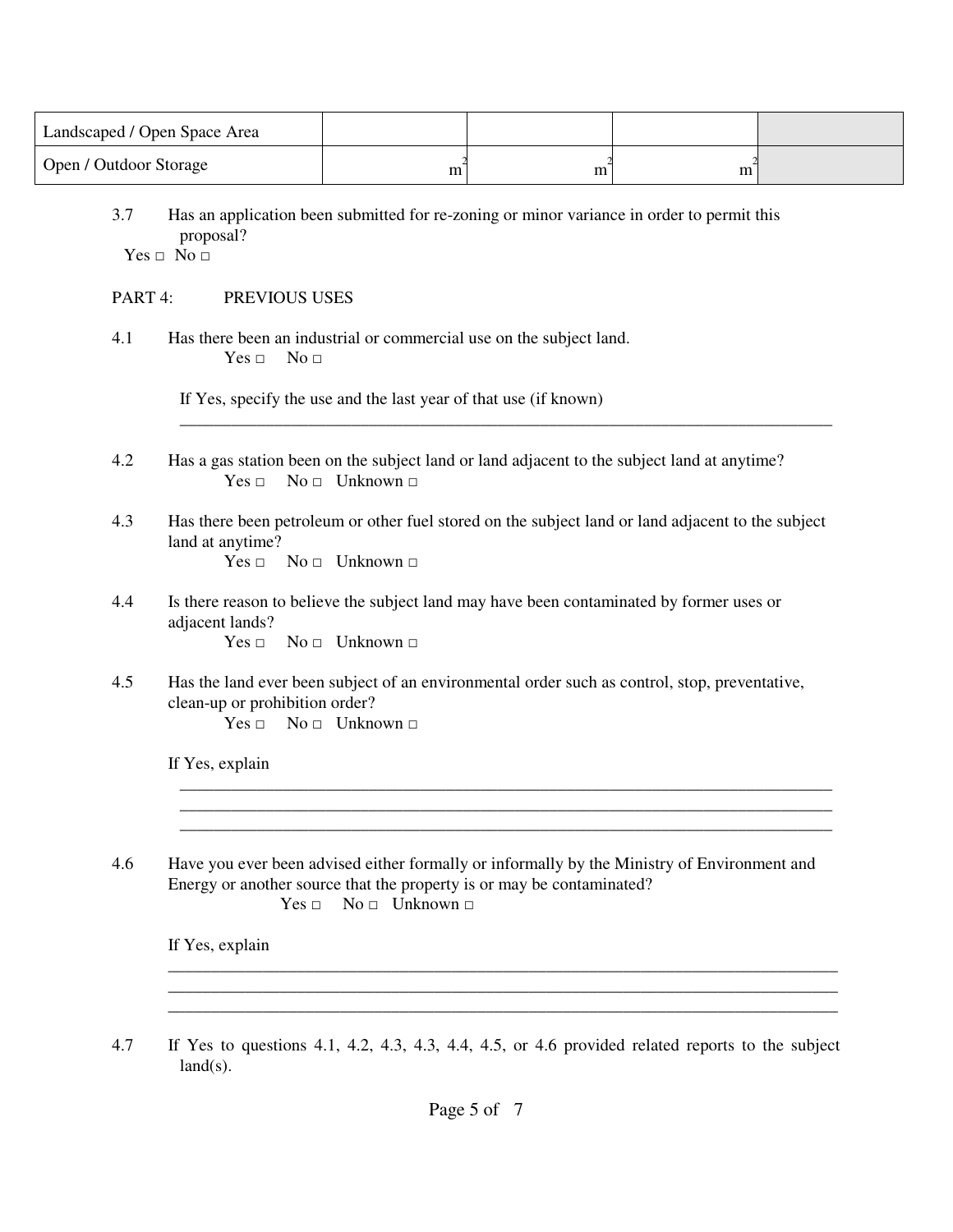|         |              | Reports attached                                                    |  | $Yes \Box \qquad No \Box \qquad Not \; Available \Box$ |   |  |
|---------|--------------|---------------------------------------------------------------------|--|--------------------------------------------------------|---|--|
|         |              |                                                                     |  |                                                        |   |  |
|         |              |                                                                     |  |                                                        |   |  |
| PART 5: |              | <b>ATTACHMENTS</b>                                                  |  |                                                        |   |  |
|         |              |                                                                     |  |                                                        |   |  |
| 5.1     |              | Enclose the following number of documents electronic and hard copy: |  |                                                        |   |  |
|         | $\mathbf{o}$ | Plan of Survey, including legal description/deed                    |  |                                                        |   |  |
|         | $\mathbf{O}$ | <b>Existing Conditions Plan</b>                                     |  |                                                        | 2 |  |

ο Lot Grading and Site Services 2 o Drainage Plan 2<br>
o Building Elevations 2 ο Building Elevations 2 ο Floor Plans 2 ο Landscaping Plans 2

Other studies and/or reports may be requested by the Township

Note:

- A reduction of the Site Plan (8½"x 14") is required for technical circulation.
- Final Site Plan Agreement, 8½"x 14" reductions of full-approved plans will be required to be included in the agreement.

PEER REVIEW FEE All engineering peer review fees are payable by the applicant. An engineering peer review fee deposit of \$3,000.00 must be submitted at the time of application. Subsequent deposits will be required based on estimated review costs. No review will occur without deposits in place. Surplus fees will be returned to the applicant upon completion of the project.

### PART 6: DECLARATION

The Owner/Agent agrees to reimburse and indemnify the Township of McNab/Braeside of all fees and expenses incurred by the Township of McNab/Braeside to process the application, including any fees and expenses attributed to proceeding before the Local Planning Appeal Tribunal (LPAT) or any court or other administrative tribunal if necessary to defend Council's decision to support the application.

The Owner/Agent also agrees to deposit with the Township of McNab/Braeside such monies as required by the Township of McNab/Braeside's Tariff of Fees By-Law as amended to defend appeals brought before the LPAT by parties other than the Applicant/Agent or township.

The required fee for the processing of this application shall be in accordance with the Township of McNab/Braeside's current Tariff of Fees By-Law pertaining to planning matters. The Fees prescribed do not include professional fees, (ie.: legal, engineering, peer review ) or extra public meetings. Prior to undertaking any of these matters the applicant agrees to reimburse the Municipality for all charges related to the application. Fees required for the processing of this application are required at the time of